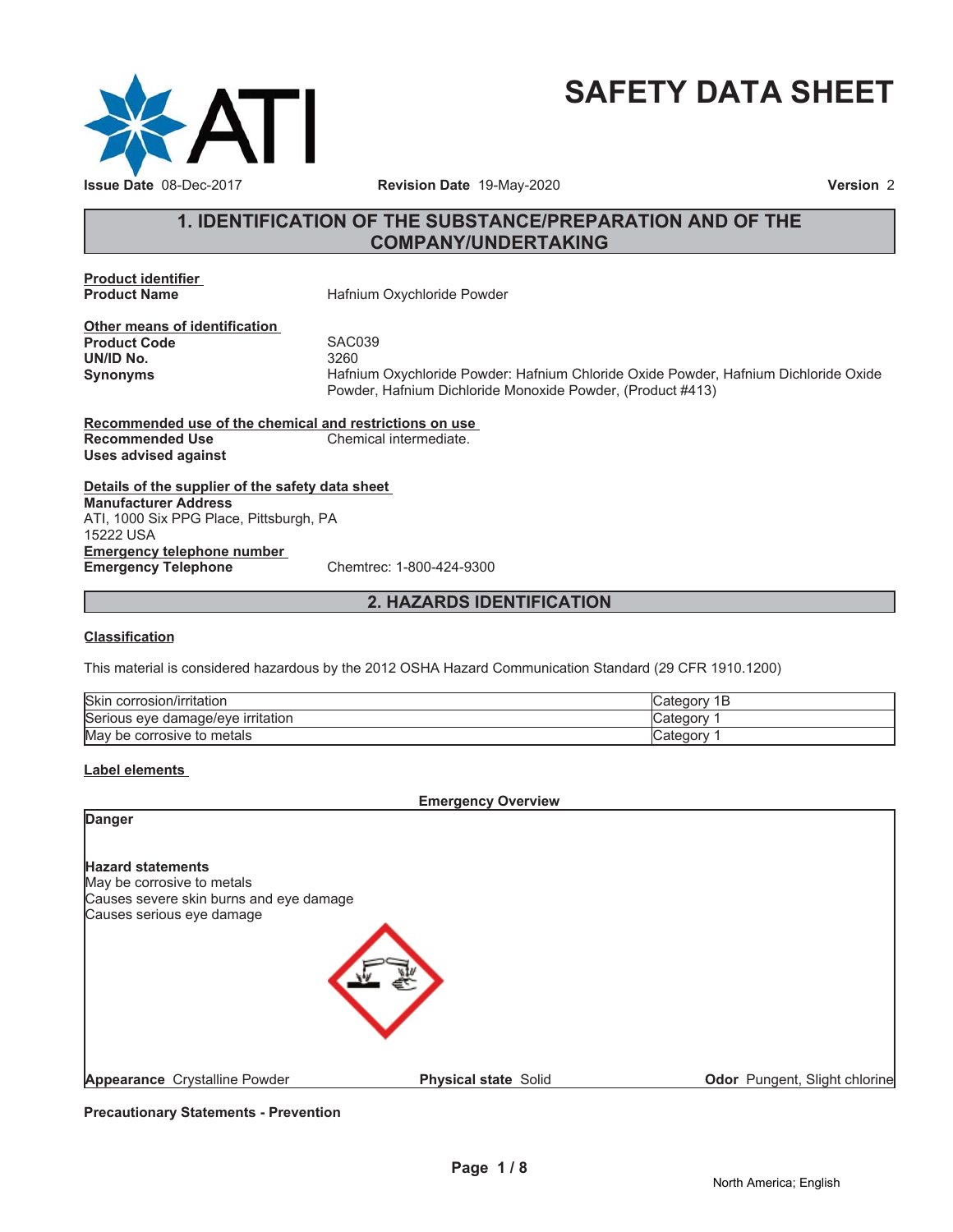Do not breathe dust/fume Wear protective gloves/protective clothing/eye protection

# **Precautionary Statements - Response**

IF SWALLOWED: Rinse mouth. Do NOT induce vomiting. Immediately call a POISON CENTER or doctor/physician

IF ON SKIN (or hair): Brush off loose particles from skin. Remove/Take off immediately all contaminated clothing. Rinse skin with water/shower

\_\_\_\_\_\_\_\_\_\_\_\_\_\_\_\_\_\_\_\_\_\_\_\_\_\_\_\_\_\_\_\_\_\_\_\_\_\_\_\_\_\_\_\_\_\_\_\_\_\_\_\_\_\_\_\_\_\_\_\_\_\_\_\_\_\_\_\_\_\_\_\_\_\_\_\_\_\_\_\_\_\_\_\_\_\_\_\_\_\_\_\_\_

IF INHALED: Remove victim to fresh air and keep at rest in a position comfortable for breathing

IF IN EYES: Rinse cautiously with water for several minutes. Remove contact lenses, if present and easy to do. Continue rinsing Wash contaminated clothing before reuse

Absorb spillage to prevent material damage.

### **Precautionary Statements - Storage**

Store in a dry place Store in corrosion-resistant container

#### **Precautionary Statements - Disposal**

Dispose of contents/container to an approved waste disposal plant

#### **Hazards not otherwise classified (HNOC)**

Reacts violently with water (EUH014) **Other Information** Harmful if swallowed

# **3. COMPOSITION/INFORMATION ON INGREDIENTS**

**Synonyms** Hafnium Oxychloride Powder: Hafnium Chloride Oxide Powder, Hafnium Dichloride Oxide Powder, Hafnium Dichloride Monoxide Powder, (Product #413).

| <b>Chemical Name</b>        | CAS No.                                          | Weight-%     |
|-----------------------------|--------------------------------------------------|--------------|
| Dichloride Oxide<br>Hatnium | $\overline{\phantom{a}}$<br>3759-<br>$\sqrt{-1}$ | /->99<br>Q7. |
| Zirconium Dichloride Oxide  | 7699-43-6                                        |              |

.

# **4. FIRST AID MEASURES**

#### **First aid measures**

| Eye contact                                                                | Flush with water for 15 minutes. See a physician.                                                                                                          |  |
|----------------------------------------------------------------------------|------------------------------------------------------------------------------------------------------------------------------------------------------------|--|
| <b>Skin Contact</b>                                                        | Brush off loose particles from skin. Remove/Take off immediately all contaminated clothing.<br>Rinse skin with water/shower.                               |  |
| <b>Inhalation</b>                                                          | IF INHALED: Remove victim to fresh air and keep at rest in a position comfortable for<br>breathing. Call a physician or poison control center immediately. |  |
| Ingestion                                                                  | Do NOT induce vomiting. Have patient drink large quantities of water if able. Call Physician<br>immediately for further instructions.                      |  |
| Most important symptoms and effects, both acute and delayed                |                                                                                                                                                            |  |
| <b>Symptoms</b>                                                            | May cause acute gastrointestinal effects if swallowed. Contact with moist skin may cause<br>skin burns. May cause breathing difficulties if inhaled.       |  |
| Indication of any immediate medical attention and special treatment needed |                                                                                                                                                            |  |
| Note to physicians                                                         | Treat symptomatically.                                                                                                                                     |  |

# **5. FIRE-FIGHTING MEASURES**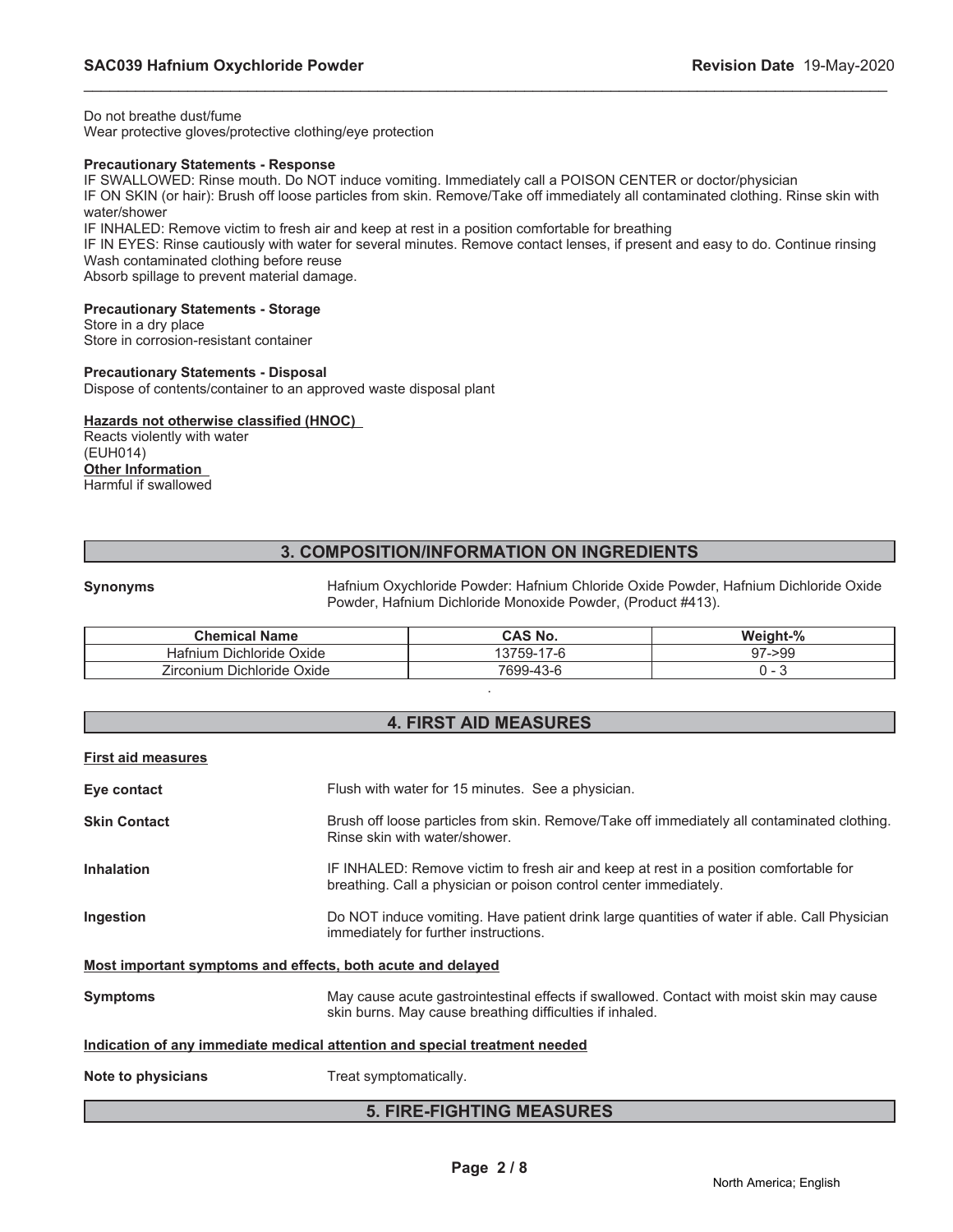#### **Suitable extinguishing media**

Non-combustible.

**Unsuitable extinguishing media** Non-combustible. If a fire occurs in the area, avoid water contact with the product to prevent evolution of hazardous gases.

\_\_\_\_\_\_\_\_\_\_\_\_\_\_\_\_\_\_\_\_\_\_\_\_\_\_\_\_\_\_\_\_\_\_\_\_\_\_\_\_\_\_\_\_\_\_\_\_\_\_\_\_\_\_\_\_\_\_\_\_\_\_\_\_\_\_\_\_\_\_\_\_\_\_\_\_\_\_\_\_\_\_\_\_\_\_\_\_\_\_\_\_\_

**Specific hazards arising from the chemical**

Non-combustible.

**Hazardous combustion products**Hydrogen chloride gas may cause respiratory and/or eye irritation.

**Explosion data Sensitivity to Mechanical Impact** None. **Sensitivity to Static Discharge** None.

#### **Protective equipment and precautions for firefighters**

Firefighters should wear self-contained breathing apparatus and full firefighting turnout gear.

# **6. ACCIDENTAL RELEASE MEASURES**

#### **Personal precautions, protective equipment and emergency procedures**

| <b>Personal precautions</b>                          | Use personal protective equipment as required.                                                                                                                                                                                    |  |
|------------------------------------------------------|-----------------------------------------------------------------------------------------------------------------------------------------------------------------------------------------------------------------------------------|--|
| For emergency responders                             | Use personal protective equipment as required. Follow Emergency Response Guidebook,<br>Guide No. 154.                                                                                                                             |  |
| <b>Environmental precautions</b>                     |                                                                                                                                                                                                                                   |  |
| <b>Environmental precautions</b>                     | Collect spillage to prevent release to the environment.                                                                                                                                                                           |  |
| Methods and material for containment and cleaning up |                                                                                                                                                                                                                                   |  |
| <b>Methods for containment</b>                       | Prevent further leakage or spillage if safe to do so.                                                                                                                                                                             |  |
| Methods for cleaning up                              | Sweep or shovel material into dry containers. Avoid creating uncontrolled dust. Wash the<br>spill location thoroughly with water. Respiratory protection may be needed. Skin and eye<br>protection should be used during cleanup. |  |

# **7. HANDLING AND STORAGE**

| <b>Precautions for safe handling</b>                         |                                                                                                                                                                                                                                                                              |  |
|--------------------------------------------------------------|------------------------------------------------------------------------------------------------------------------------------------------------------------------------------------------------------------------------------------------------------------------------------|--|
| Advice on safe handling                                      | Handle in accordance with good industrial hygiene and safety practice. Protect from<br>moisture; Reacts with water. Ensure adequate ventilation, especially in confined areas.<br>Handle under inert gas such as nitrogen or argon to maintain the integrity of the product. |  |
| Conditions for safe storage, including any incompatibilities |                                                                                                                                                                                                                                                                              |  |
| <b>Storage Conditions</b>                                    | Keep in corrosion resistant containers. Keep in properly labeled containers. Keep in a dry,<br>cool and well-ventilated place. Protect from direct sunlight. Containers may become<br>pressurized: Handle and open container with care.                                      |  |
| Incompatible materials                                       | Reacts with metals to produce heat and corrosive gases. Water, alcohols, phenols, and<br>amines. Rubber, coatings, and some plastics.                                                                                                                                        |  |
| Ω                                                            | EVBOSHEE CONTROL SIDERSONAL<br><b>DDATECTION</b>                                                                                                                                                                                                                             |  |

# **8. EXPOSURE CONTROLS/PERSONAL PROTECTION**

#### **Control parameters**

| <b>ACGIH</b><br><b>Chemical Name</b> | <b>OSHA PF</b><br><b>The Second Second</b><br>.<br>--- |
|--------------------------------------|--------------------------------------------------------|
|--------------------------------------|--------------------------------------------------------|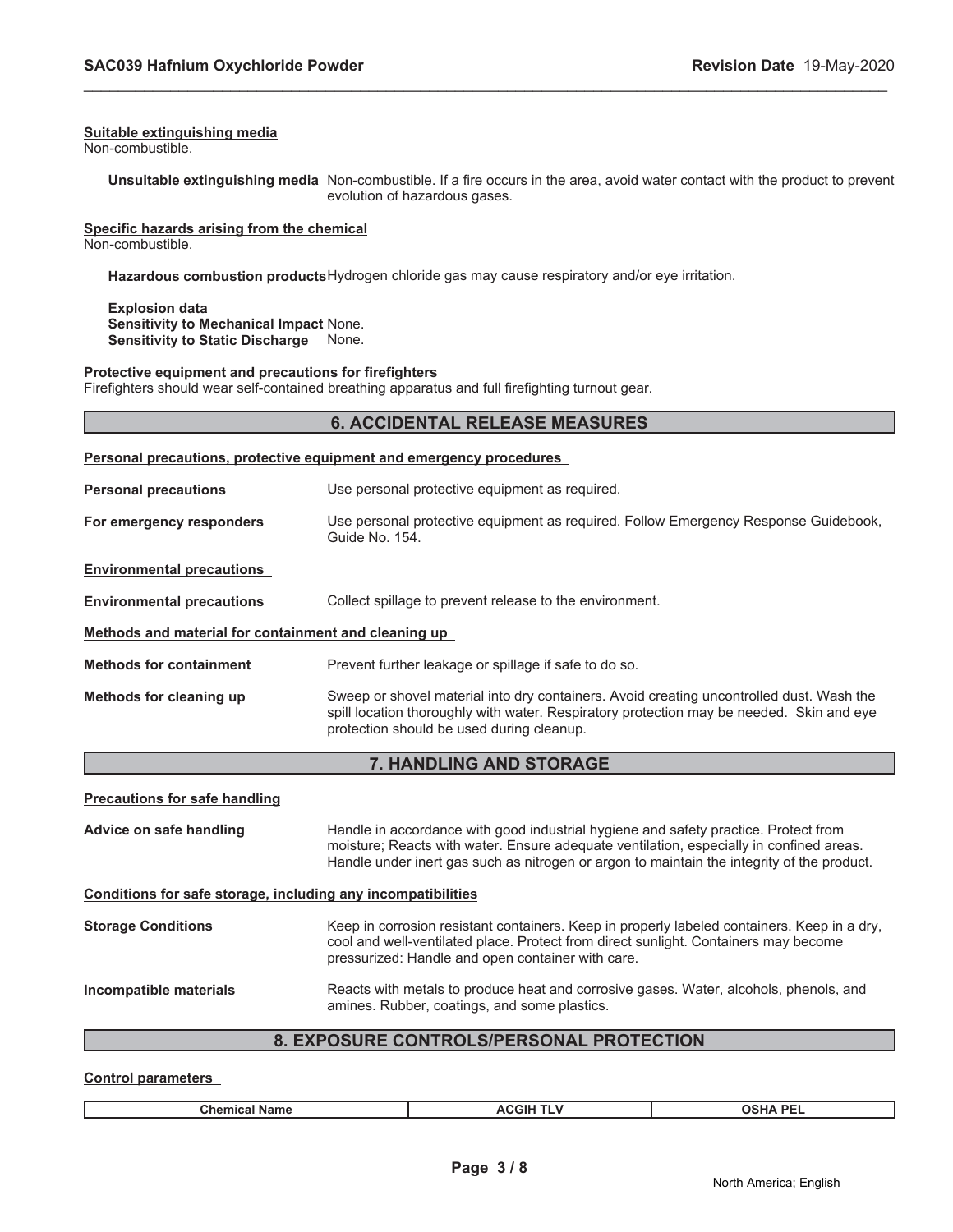| Hafnium Dichloride Oxide<br>13759-17-6 |                              |                                        |
|----------------------------------------|------------------------------|----------------------------------------|
| Zirconium Dichloride Oxide             | STEL: $10 \text{ mg/m}^3$ Zr | TWA: 5 mg/m <sup>3</sup> $Zr$          |
| 7699-43-6                              | TWA: $5 \text{ ma/m}^3$ Zr   | (vacated) STEL: $10 \text{ ma/m}^3$ Zr |

\_\_\_\_\_\_\_\_\_\_\_\_\_\_\_\_\_\_\_\_\_\_\_\_\_\_\_\_\_\_\_\_\_\_\_\_\_\_\_\_\_\_\_\_\_\_\_\_\_\_\_\_\_\_\_\_\_\_\_\_\_\_\_\_\_\_\_\_\_\_\_\_\_\_\_\_\_\_\_\_\_\_\_\_\_\_\_\_\_\_\_\_\_

#### **Appropriate engineering controls**

| <b>Engineering Controls</b> | Avoid generation of uncontrolled particles. Local exhaust ventilation during processing is<br>recommended. |
|-----------------------------|------------------------------------------------------------------------------------------------------------|
|-----------------------------|------------------------------------------------------------------------------------------------------------|

#### **Individual protection measures, such as personal protective equipment**

| <b>Eye/face protection</b>            | If a risk of eye injury or irritation is present, appropriate eye protection is recommended; for<br>example, tight-fitting goggles, foam-lined safety glasses, face shield, or other protective<br>equipment that shields the eyes.                                                                                                                                             |
|---------------------------------------|---------------------------------------------------------------------------------------------------------------------------------------------------------------------------------------------------------------------------------------------------------------------------------------------------------------------------------------------------------------------------------|
| Skin and body protection              | Wear impervious protective clothing, including boots, gloves, lab coat, apron or coveralls,<br>as appropriate, to prevent skin contact.                                                                                                                                                                                                                                         |
| <b>Respiratory protection</b>         | When particulates/fumes/gases are generated and if exposure limits are exceeded or<br>irritation is experienced, proper approved respiratory protection should be worn.<br>Positive-pressure supplied air respirators may be required for high airborne contaminant<br>concentrations. Respiratory protection must be provided in accordance with current local<br>regulations. |
| <b>General Hygiene Considerations</b> | Handle in accordance with good industrial hygiene and safety practice.                                                                                                                                                                                                                                                                                                          |

# **9. PHYSICAL AND CHEMICAL PROPERTIES**

# **Information on basic physical and chemical properties**

| <b>Physical state</b><br>Appearance<br>Color | Solid<br><b>Crystalline Powder</b><br>white | Odor<br><b>Odor threshold</b> | Pungent, Slight chlorine |
|----------------------------------------------|---------------------------------------------|-------------------------------|--------------------------|
| <b>Property</b>                              | Values                                      | Remarks • Method              |                          |
| pH                                           | $<$ 1                                       |                               |                          |
| Melting point / freezing point               | $-$ °C $/ -$ °F                             |                               |                          |
| Boiling point / boiling range                |                                             |                               |                          |
| <b>Flash point</b>                           |                                             | Not applicable                |                          |
| <b>Evaporation rate</b>                      |                                             | Not applicable                |                          |
| Flammability (solid, gas)                    |                                             | Not flammable                 |                          |
| <b>Flammability Limit in Air</b>             |                                             |                               |                          |
| <b>Upper flammability limit:</b>             |                                             |                               |                          |
| Lower flammability limit:                    |                                             |                               |                          |
| Vapor pressure                               |                                             | Not applicable                |                          |
| <b>Vapor density</b>                         |                                             | Not applicable                |                          |
| <b>Specific Gravity</b>                      | 2.2                                         |                               |                          |
| <b>Water solubility</b>                      | 1080 g/L                                    |                               |                          |
| Solubility in other solvents                 |                                             |                               |                          |
| <b>Partition coefficient</b>                 |                                             |                               |                          |
| <b>Autoignition temperature</b>              |                                             | Not applicable                |                          |
| <b>Decomposition temperature</b>             | 200°C/392°F                                 |                               |                          |
| <b>Kinematic viscosity</b>                   |                                             | Not applicable                |                          |
| <b>Dynamic viscosity</b>                     |                                             | Not applicable                |                          |
| <b>Explosive properties</b>                  | Not applicable                              |                               |                          |
| <b>Oxidizing properties</b>                  | Not applicable                              |                               |                          |
| <b>Other Information</b>                     |                                             |                               |                          |
| Softening point                              |                                             |                               |                          |
| <b>Molecular weight</b>                      |                                             |                               |                          |
| VOC Content (%)                              | Not applicable                              |                               |                          |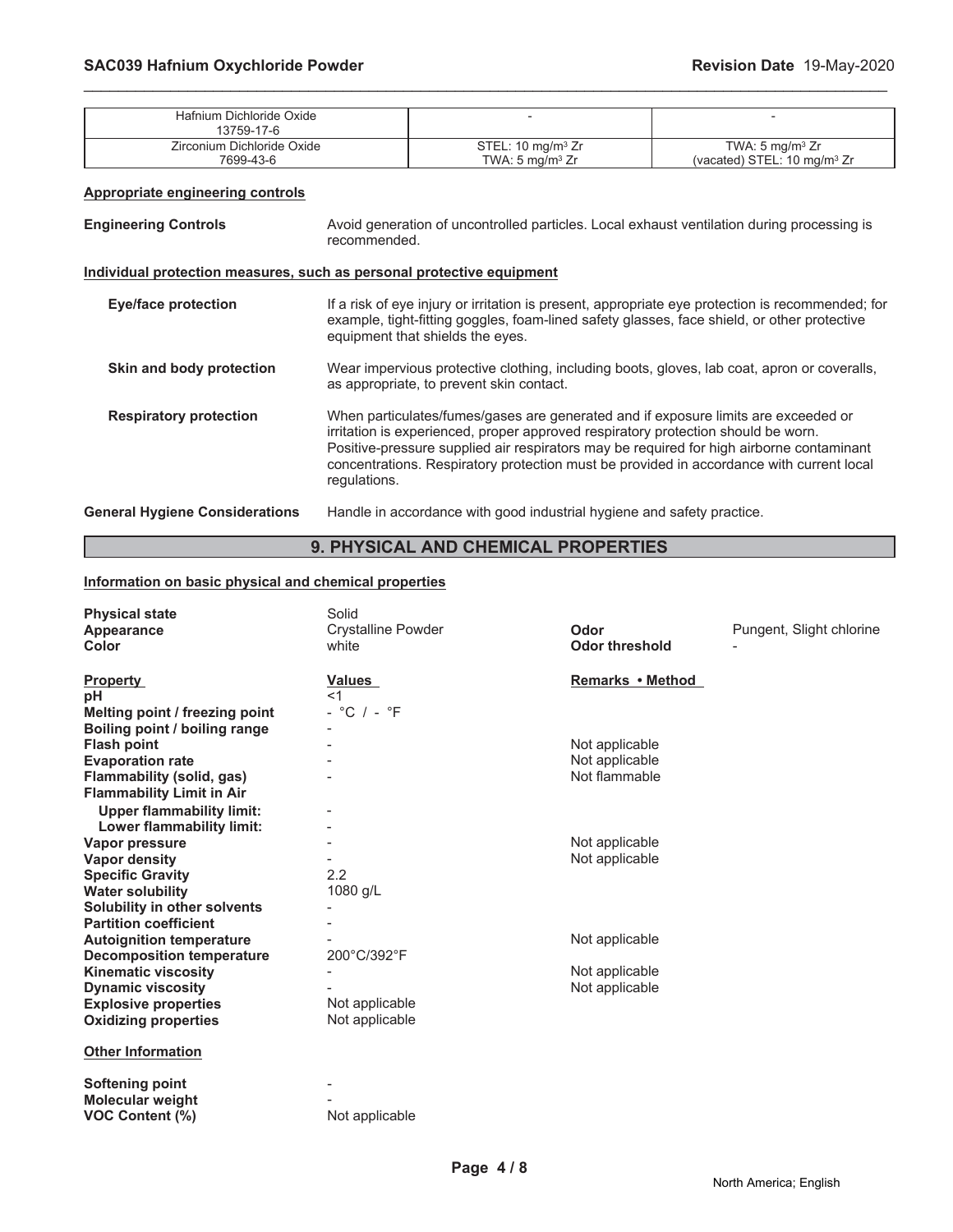**Density** - **Bulk density** 

# **10. STABILITY AND REACTIVITY**

\_\_\_\_\_\_\_\_\_\_\_\_\_\_\_\_\_\_\_\_\_\_\_\_\_\_\_\_\_\_\_\_\_\_\_\_\_\_\_\_\_\_\_\_\_\_\_\_\_\_\_\_\_\_\_\_\_\_\_\_\_\_\_\_\_\_\_\_\_\_\_\_\_\_\_\_\_\_\_\_\_\_\_\_\_\_\_\_\_\_\_\_\_

**Reactivity**

Reacts with water

#### **Chemical stability**

Stable under normal conditions.

#### **Possibility of Hazardous Reactions**

Reacts with water.

**Hazardous polymerization** Hazardous polymerization does not occur.

#### **Conditions to avoid**

Dust formation and dust accumulation. Unintentional contact with water.

#### **Incompatible materials**

Reacts with metals to produce heat and corrosive gases. Water, alcohols, phenols, and amines. Rubber, coatings, and some plastics.

#### **Hazardous Decomposition Products**

Reacts with water to produce hydrogen chloride gas or hydrochloric acid and heat.

# **11. TOXICOLOGICAL INFORMATION**

#### **Information on likely routes of exposure**

#### **Product Information**

| <b>Inhalation</b>   | Product not classified.   |
|---------------------|---------------------------|
| Eye contact         | Causes severe eye damage. |
| <b>Skin Contact</b> | Causes severe skin burns. |
| Ingestion           | Harmful if swallowed.     |

| <b>Chemical Name</b>                     | Oral LD50       | Dermal LD50 | <b>Inhalation LC50</b> |
|------------------------------------------|-----------------|-------------|------------------------|
| Hafnium Dichloride Oxide<br>  13759-17-6 | $3500$ mg/kg bw |             |                        |
| Zirconium Dichloride Oxide<br>17699-43-6 | $3500$ mg/kg bw |             |                        |

#### **Information on toxicological effects**

**Symptoms** May cause skin burns. May cause burning sensation or redness in the eyes. May cause severe upper respiratory irritation if inhaled. May cause acute gastrointestinal effects if swallowed.

#### **Delayed and immediate effects as well as chronic effects from short and long-term exposure**

| <b>Acute toxicity</b>             | Harmful if swallowed.     |
|-----------------------------------|---------------------------|
| <b>Skin corrosion/irritation</b>  | Causes severe skin burns. |
| Serious eye damage/eye irritation | Causes severe eye damage. |
| <b>Sensitization</b>              | Product not classified.   |
| <b>Germ cell mutagenicity</b>     | Product not classified.   |
| Carcinogenicity                   | Product not classified.   |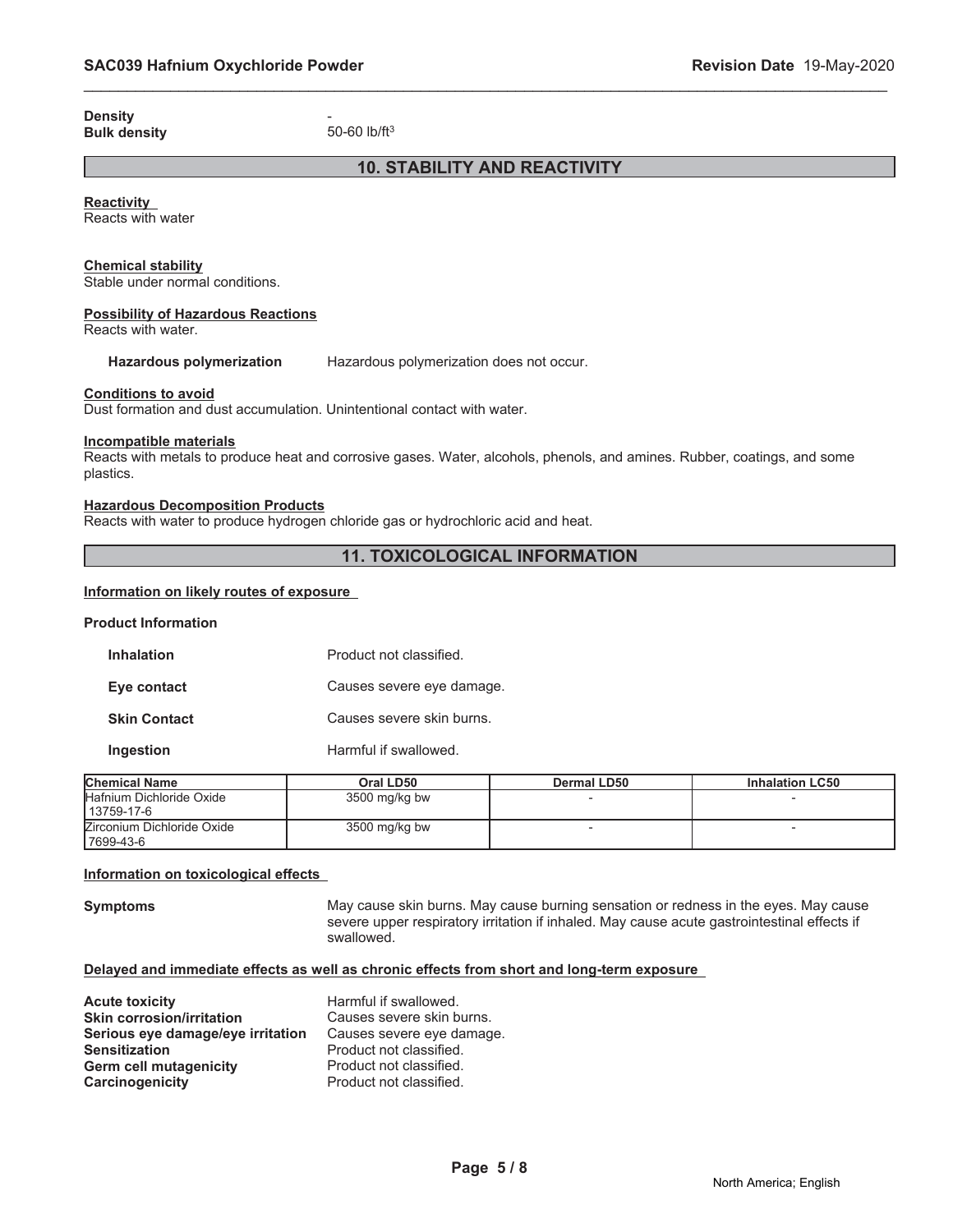# **Reproductive toxicity example 3 Reproduct Product not classified.**<br> **STOT - single exposure** Product not classified. **STOT - single exposure** Product not classified.<br> **STOT - repeated exposure** Product not classified. **STOT - repeated exposure<br>Aspiration hazard**

Product not classified.

# **12. ECOLOGICAL INFORMATION**

\_\_\_\_\_\_\_\_\_\_\_\_\_\_\_\_\_\_\_\_\_\_\_\_\_\_\_\_\_\_\_\_\_\_\_\_\_\_\_\_\_\_\_\_\_\_\_\_\_\_\_\_\_\_\_\_\_\_\_\_\_\_\_\_\_\_\_\_\_\_\_\_\_\_\_\_\_\_\_\_\_\_\_\_\_\_\_\_\_\_\_\_\_

# **Ecotoxicity**

This product as shipped is not classified for aquatic toxicity.

| <b>Chemical Name</b>                   | Algae/aquatic plants                                                                                                                                                                                                                           | <b>Fish</b>                                          | <b>Toxicity to</b>                                                                  | Crustacea                                                                             |
|----------------------------------------|------------------------------------------------------------------------------------------------------------------------------------------------------------------------------------------------------------------------------------------------|------------------------------------------------------|-------------------------------------------------------------------------------------|---------------------------------------------------------------------------------------|
|                                        |                                                                                                                                                                                                                                                |                                                      | microorganisms                                                                      |                                                                                       |
| Hafnium Dichloride Oxide<br>13759-17-6 |                                                                                                                                                                                                                                                |                                                      |                                                                                     |                                                                                       |
| 7699-43-6                              | Zirconium Dichloride Oxide   The 72 h EC50 of zirconium   The 96 h LC50 of zirconium   The 3 h EC50 of anhydrous   The 48 h EC50 of zirconium  <br>dichloride oxide to<br>Pseudokirchnerella<br>subcapitata was 80% v/v<br>saturated solution. | dioxide to Danio rerio was<br>greater than 100 mg/L. | zirconium acetate for<br>activated sludge was greater<br>than $1000 \text{ mg/L}$ . | dichloride oxide to Daphnia<br>magna was greater than<br>100% v/v saturated solution. |

#### **Other adverse effects**

# **13. DISPOSAL CONSIDERATIONS**

#### **Waste treatment methods**

| <b>Disposal of wastes</b> | Disposal should be in accordance with applicable regional, national and local laws and<br>regulations. |
|---------------------------|--------------------------------------------------------------------------------------------------------|
| Contaminated packaging    | Disposal should be in accordance with applicable regional, national and local laws and<br>regulations. |

# **14. TRANSPORT INFORMATION**

| DOT                             | Regulated                                                        |
|---------------------------------|------------------------------------------------------------------|
| UN/ID No.                       | 3260                                                             |
| Proper shipping name            | Corrosive solid, acidic, inorganic, n.o.s. (Hafnium Oxychloride) |
| <b>Hazard Class</b>             | 8                                                                |
| <b>Packing Group</b>            |                                                                  |
| <b>Special Provisions</b>       | IB8. IP2. IP4. T3. TP33                                          |
| <b>Emergency Response Guide</b> | 154                                                              |
| <b>Number</b>                   |                                                                  |

# **15. REGULATORY INFORMATION**

| <b>International Inventories</b> |                   |
|----------------------------------|-------------------|
| <b>TSCA</b>                      | Complies          |
| <b>DSL/NDSL</b>                  | Complies          |
| <b>EINECS/ELINCS</b>             | Complies          |
| <b>ENCS</b>                      | Complies          |
| <b>IECSC</b>                     | <b>Not Listed</b> |
| <b>KECL</b>                      | Complies          |
| <b>PICCS</b>                     | <b>Not Listed</b> |
| <b>AICS</b>                      | <b>Not Listed</b> |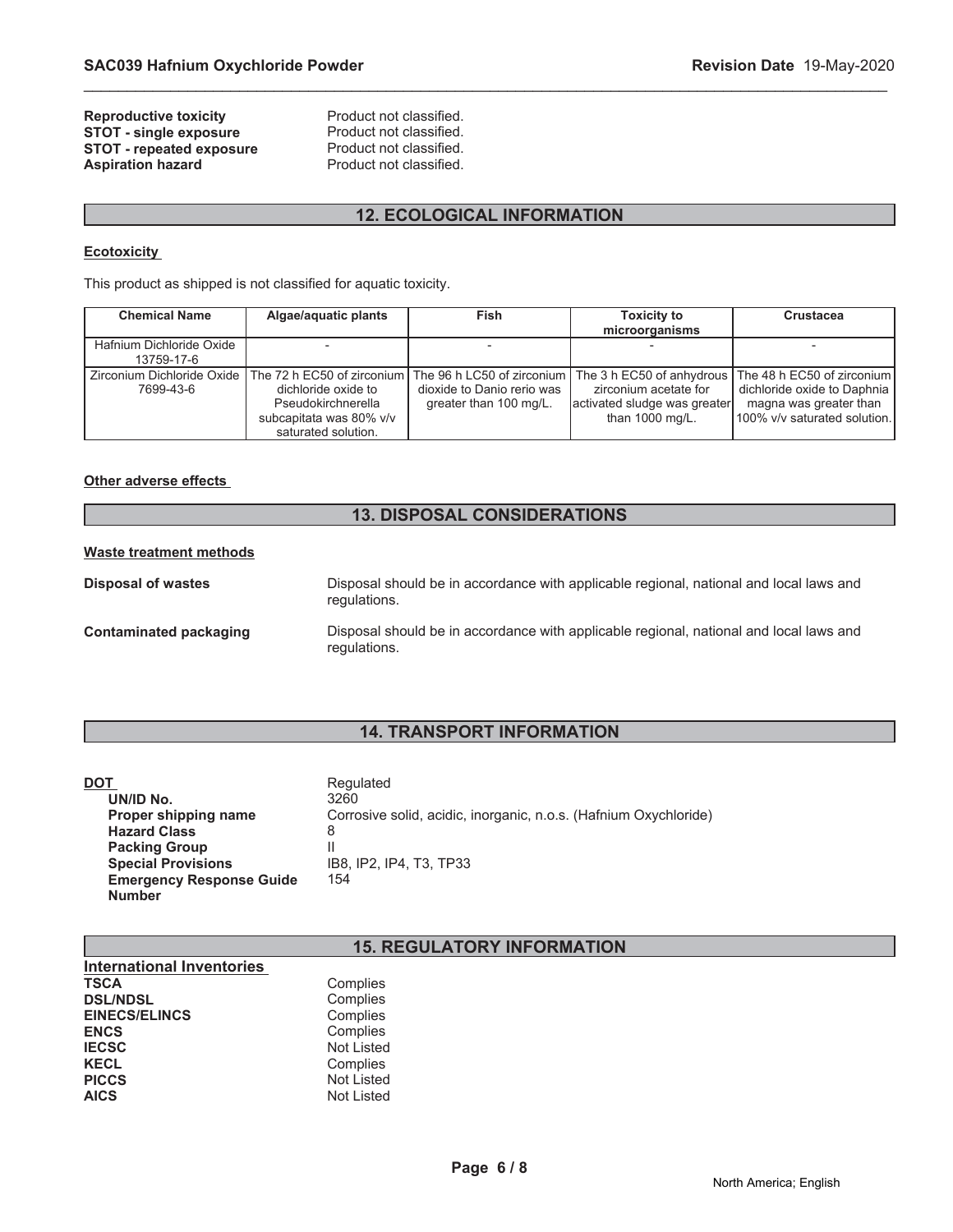#### **Legend:**

 **TSCA** - United States Toxic Substances Control Act Section 8(b) Inventory  **DSL/NDSL** - Canadian Domestic Substances List/Non-Domestic Substances List  **EINECS/ELINCS** - European Inventory of Existing Chemical Substances/European List of Notified Chemical Substances  **ENCS** - Japan Existing and New Chemical Substances  **IECSC** - China Inventory of Existing Chemical Substances  **KECL** - Korean Existing and Evaluated Chemical Substances

 **PICCS** - Philippines Inventory of Chemicals and Chemical Substances

 **AICS** - Australian Inventory of Chemical Substances

#### **US Federal Regulations**

#### **SARA 313**

Section 313 of Title III of the Superfund Amendments and Reauthorization Act of 1986 (SARA). This product does not contain any chemicals which are subject to the reporting requirements of the Act and Title 40 of the Code of Federal Regulations, Part 372

\_\_\_\_\_\_\_\_\_\_\_\_\_\_\_\_\_\_\_\_\_\_\_\_\_\_\_\_\_\_\_\_\_\_\_\_\_\_\_\_\_\_\_\_\_\_\_\_\_\_\_\_\_\_\_\_\_\_\_\_\_\_\_\_\_\_\_\_\_\_\_\_\_\_\_\_\_\_\_\_\_\_\_\_\_\_\_\_\_\_\_\_\_

#### **SARA 311/312 Hazard Categories**

| Acute health hazard               | Yes            |
|-----------------------------------|----------------|
| <b>Chronic Health Hazard</b>      | N <sub>0</sub> |
| <b>Fire hazard</b>                | Nο             |
| Sudden release of pressure hazard | N∩             |
| <b>Reactive Hazard</b>            | Nο             |

#### **CWA (Clean Water Act)**

This product does not contain any substances regulated as pollutants pursuant to the Clean Water Act (40 CFR 122.21 and 40 CFR 122.42)

#### **CERCLA**

This material, as supplied, does not contain any substances regulated as hazardous substances under the Comprehensive Environmental Response Compensation and Liability Act (CERCLA) (40 CFR 302) or the Superfund Amendments and Reauthorization Act (SARA) (40 CFR 355). There may be specific reporting requirements at the local, regional, or state level pertaining to releases of this material

#### **US State Regulations**

#### **California Proposition 65**

This product does not contain any Proposition 65 chemicals

#### **U.S. State Right-to-Know Regulations**

| . .<br>Chemical Name              | <b>New</b><br>Jersev | របាប១៩แธ  | Pennsvlvania |
|-----------------------------------|----------------------|-----------|--------------|
| j<br>Dichloride Oxide<br>Irconium |                      | $\cdot$ . |              |
| 7699-43-<br>43-6                  |                      |           |              |

#### **U.S. EPA Label Information**

**EPA Pesticide Registration Number** Not applicable

# **16. OTHER INFORMATION**

| <b>NFPA</b>                                                                                                                      | <b>Health hazards 1</b>    | <b>Flammability 0</b>                              | Instability 1             | <b>Physical and Chemical</b><br><b>Properties -</b> |
|----------------------------------------------------------------------------------------------------------------------------------|----------------------------|----------------------------------------------------|---------------------------|-----------------------------------------------------|
| <b>HMIS</b><br><b>Chronic Hazard Star Legend</b>                                                                                 | <b>Health hazards 2</b>    | <b>Flammability 0</b><br>* = Chronic Health Hazard | <b>Physical hazards 1</b> | Personal protection X                               |
| <b>Issue Date</b><br><b>Revision Date</b><br><b>Revision Note</b><br>SDS sections updated: 1, 2, 5, 6, 7, 9, 11, 14, 15<br>Note: | 08-Dec-2017<br>19-May-2020 |                                                    |                           |                                                     |